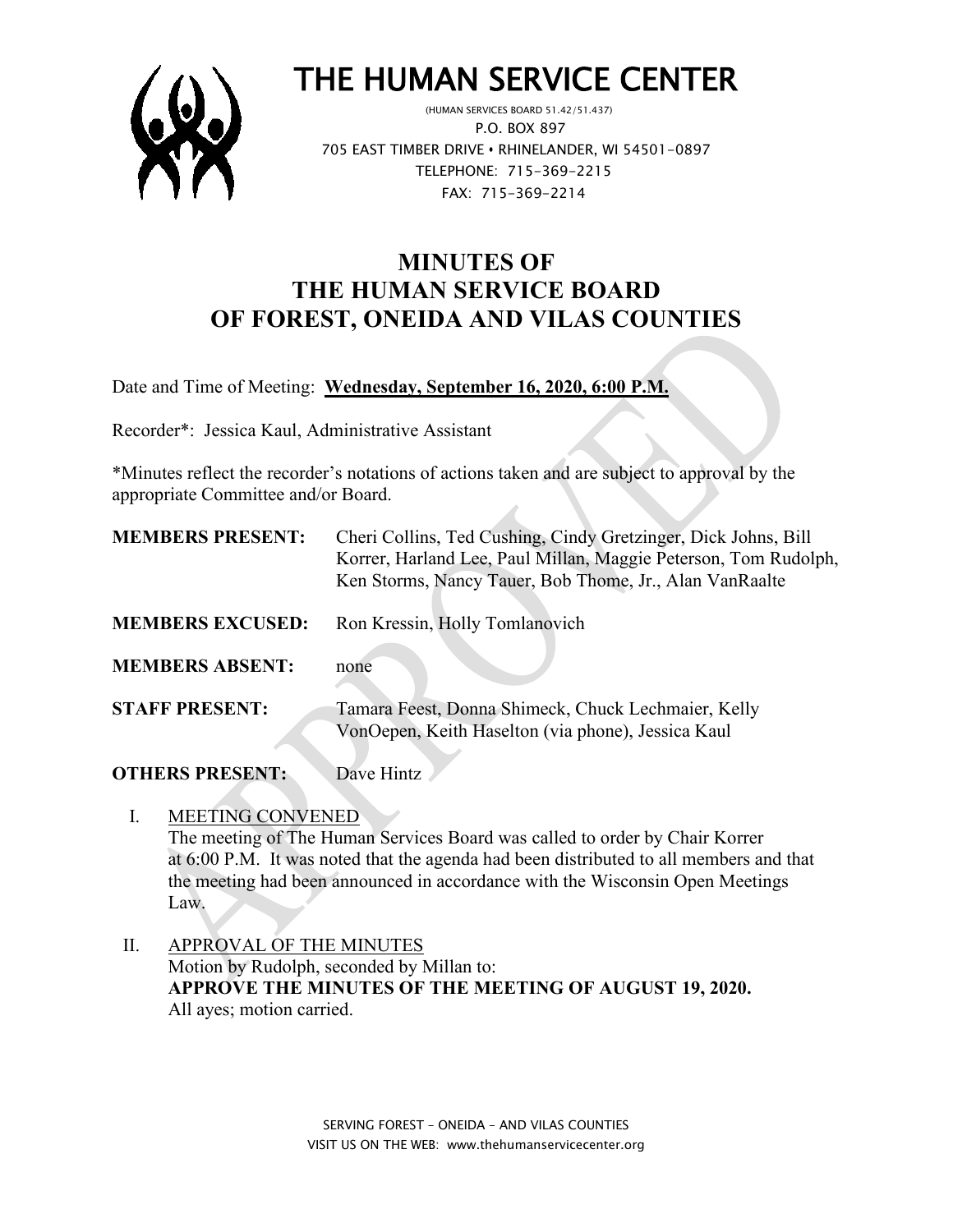### III. RECOGNITION OF DEPARTING BOARD MEMBERS: DICK JOHNS AND TOM RUDOLPH

Chair Korrer recognized the two outgoing HSC Board members, Dick Johns and Tom Rudolph. He provided some background about the history of the Board and their involvement in it, noting that their service was both vitally important and greatly appreciated. Oneida County Board Chair Dave Hintz was on hand and spoke to Rudolph and Johns. Hintz shared stories, thanked them both, and discussed the importance of their contributions to the Board and the agency.

Feest was present to recognize both Board members. She presented a certificate of recognition to Dr. Rudolph and thanked him for his commitment, insight, and guidance, especially as it related to Behavioral Health programs. Rudolph spoke and thanked HSC for the opportunity to serve and noted he has developed a great appreciation for the need for the services HSC provides.

Feest presented Johns with a plaque and a framed 1976 news article about him, both to be hung in the lobby to honor his 56 years on the Board. She explained that, in many ways, he is the "founding father" of HSC. She provided additional background about his instrumental role in the formation of the agency and thanked him for his commitment and dedication. Johns spoke about his experience as a Board member and thanked HSC for the opportunity to be a part of the Board.

IV. INTRODUCTION OF INCOMING BOARD MEMBER, HOLLY TOMLANOVICH Tomlanovich was excused from the meeting due to a prior commitment. Item held over.

V. NEW COMMITTEE ASSIGNMENTS: ACTION ITEM

Korrer distributed a handout that indicated the committee assignments for the new committee structure. He discussed the new structure as outlined in the Bylaws and reported how he decided on the assignments. Motion by Lee, second by Cushing to: **APPROVE NEW COMMITTEE ASSIGNMENTS THROUGH 2022 AS PROPOSED.**

All ayes; motion carried.

### VI. DIRECTOR'S REPORT

A. Vacancies and Recruitment: Feest provided a vacancies and recruitment update. She reported that HSC has hired both a CCS Service Facilitator and a CSP Service Facilitator. She also noted that we have filled the Recovery Coach position. HSC is advertising for two part time mental health technician positions currently, and an intern from Nicolet College is starting in the CSP program. Feest also reported that the Behavioral Health Deputy Administrator, Chuck Lechmaier, has put in his resignation and she praised his hard work and contribution to the agency. She noted that a part time Early Head Start Home Visitor position remains open, and we will begin advertising for it soon.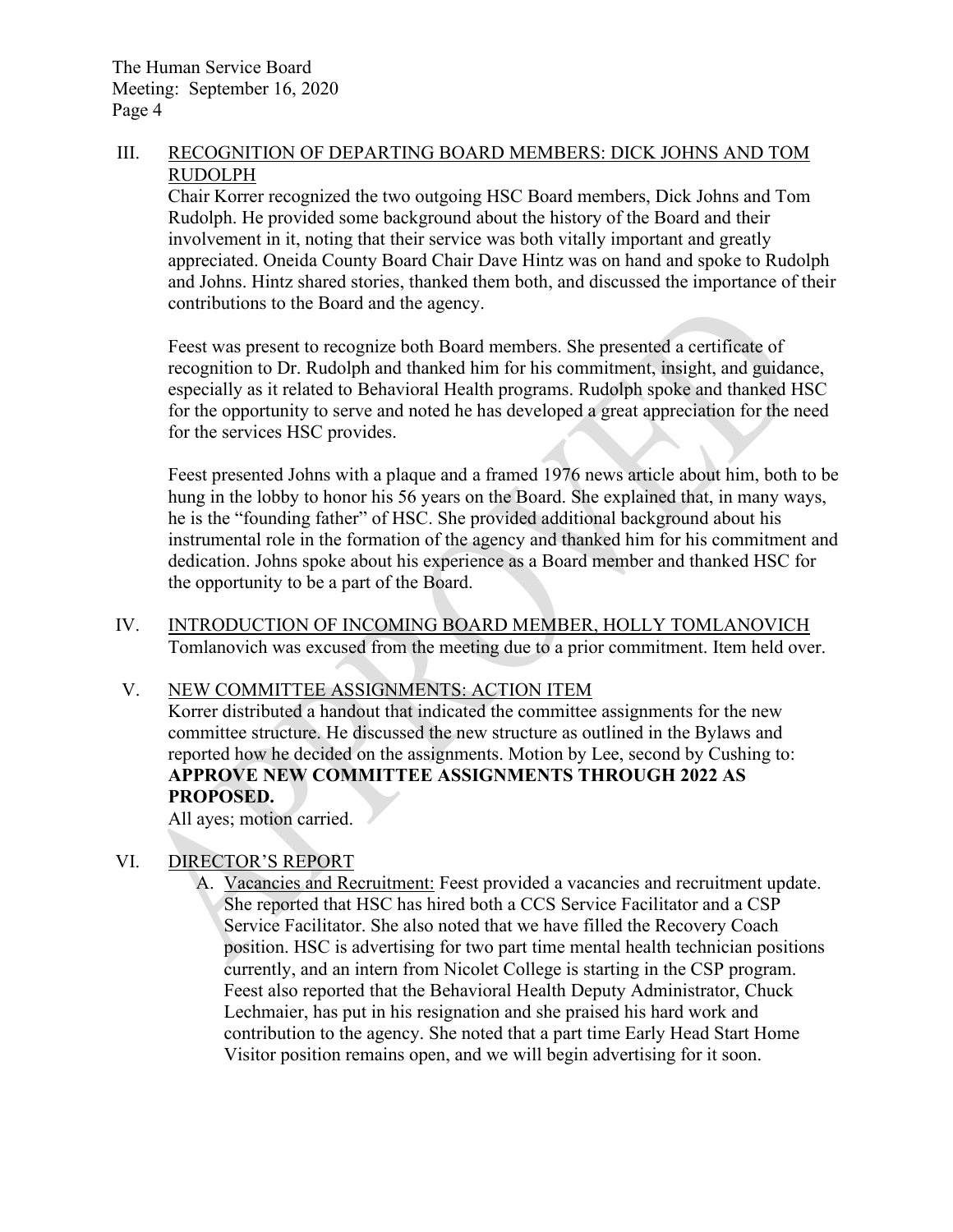The Human Service Board Meeting: September 16, 2020 Page 3

- B. County Board Presentations: Feest recapped the presentations that she and Korrer provided to each of the three full County Boards in August. She noted that she felt that they were well-received, and she looks forward to future opportunities to present.
- C. Program Audits: CLTS and CCS: Feest reported on the CLTS and CCS DHS audits. She reported that both audits represented a lot of hard work and preparation by staff. The CLTS audit should be completed by end of week and then we enter the five day remediation period, if needed. The CCS audit takes place on 9/24/20.

### VII. ANNUAL REPORT

Feest presented the Board with the 2019 Annual Report. She provided an overview of the report and noted that we will send printed copies to key stakeholders, in addition to posting an electronic copy on our website. Feest thanked the staff and management team for their work in compiling and producing the report.

- VIII. REPORT OF THE TRI-COUNTY SYSTEM REVIEW SUB-COMMITTEE Peterson provided an overview of the two System Review committee meetings, held on 8/26/2020 and 9/9/2020. Minutes were provided.
	- A. Conflict Resolution Dispute Protocols: Action Item: Feest provided the Board copies of the two dispute resolution protocols that the System Review committee had brought forth; the Conflict Resolution Protocol for Board Officials and the Conflict Resolution Protocol for Administrators. She explained that our attorney had reviewed them both.

She also noted that there was a slight wording change in the Protocol for Administrators; in the Board Determination Guidance section, number three should read as follows: "All compliance and quality evaluation activities pursuant to this policy and in connection with a complaint investigation function shall be performed in furtherance and in accordance with Wisconsin and Federal law" and that the second sentence in that section ("There shall, to the fullest extent permitted by law, be immunity from civil liability arising from any such act, communication, report, recommendation, or disclosure, even where the information involved would otherwise be deemed privileged.") shall be struck from the final version. Motion by Cushing, second by VanRaalte to:

**FOLLOWING THE CORRECTION IN THE WORDING TO THE ADMINISTRATOR DISPUTE RESOLUTION PROTOCOL, APPROVE BOTH THE CONFLICT RESOLUTION PROTOCOLS AS PRESENTED.** All ayes; motion carried.

B. Data Collection Survey: Feest and Peterson discussed the plan to send a survey to all Board members that will ask for feedback on how we currently disseminate data at committee and Board levels. Feest stated that the survey will be sent to the Board via email later this week.